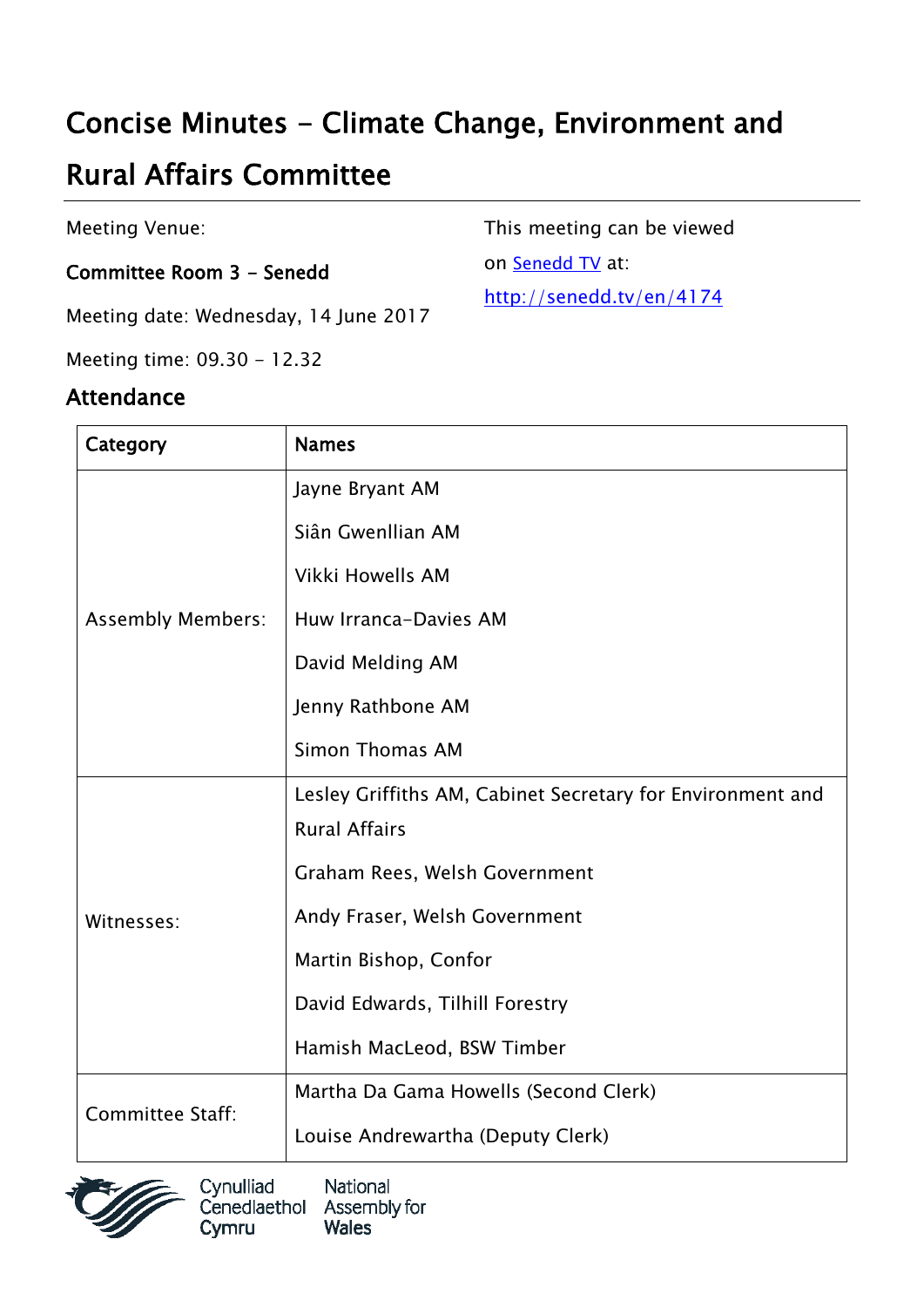## 1 Informal private session: Inquiry into the use of snares in Wales discussion of draft report

In accordance with Standing Order 17.22, Simon Thomas was appointed temporary Chair.

The Committee discussed the draft report.

### 2 Informal private session: Inquiry into the management of Marine Protected Areas in Wales - oral briefing

There was an oral briefing on the inquiry into the management of Marine Protected Areas.

### 3 Introductions, apologies, substitutions and declarations of interest

Huw Irranca-Davies declared that a family member has begun working for Natural Resources Wales on a temporary contract.

## 4 Inquiry into the management Marine Protected Areas in Wales - oral evidence session with the Cabinet Secretary for Environment and Rural Affairs

The Cabinet Secretary and her officials responded to questions from Members.

The Cabinet Secretary agreed to provide the Committee with the following information: